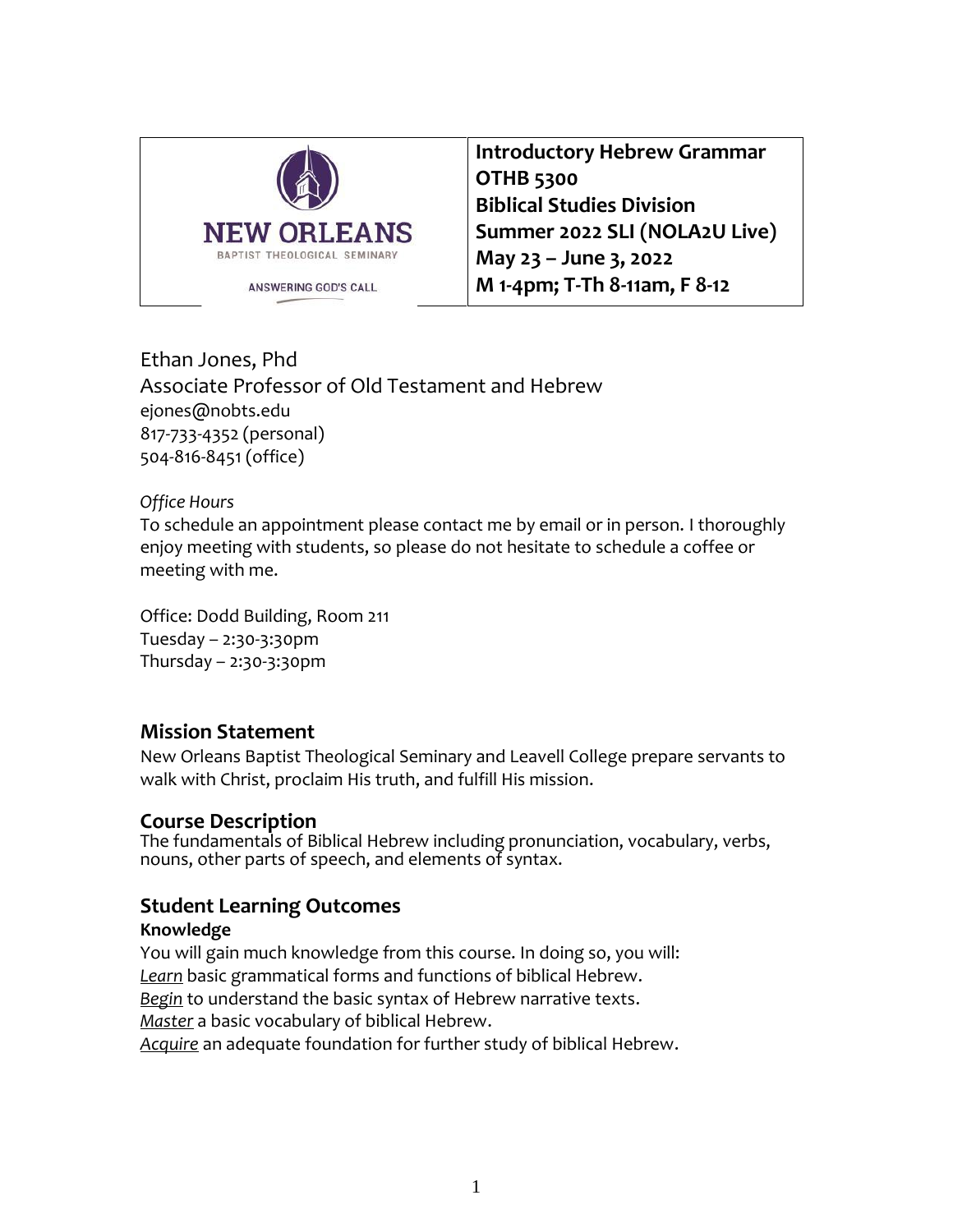#### **Attitude**

This course should shape your attitude. As such, you will: *Recognize* the value of reading from the "original" Hebrew for interpretation. *Achieve* a growing appreciation for the richness of the Old Testament language. *Embrace* the discipline of Hebrew language study as a part of an ongoing commitment to excellence in ministry.

#### **Skills**

From this course you will be able to:

*Read* biblical Hebrew properly (use proper pronunciation).

*Translate* from representative Hebrew narrative texts.

*Apply* basic grammatical and syntactical elements of basic Hebrew narrative texts. *Utilize* a basic lexicon, an introductory grammar, and other selected resources as effective tools for translating and interpreting biblical Hebrew texts.

## **Why Does This Matter?**

*Enables* the student to evaluate English translations as to their accuracy and discrepancies.

*Contributes* to the proper interpretation and subsequent teaching of God's Word. *Awakens* the student to the rich nuances and complex meaning of many biblical terms.

*Helps* the student determine the relationships between words and clauses in an effort to convey with integrity what God's Word says.

*Empowers* more fruitful use of many study aids such as technical commentaries.

## **Course at a Glance**

Vocabulary quizzes (every class) Translation and parsing of verbs, nouns, and adjectives (in class and at home) Vocalization and reading of the Hebrew text (in class, every class) Quizzes on grammar and syntax (nearly every class)

## **COURSE TEXTS**

#### **Required**

Ross, Allen P. *Introducing Biblical Hebrew*. Grand Rapids: Baker Academic, 2001.

Elliger, K. and W. Rudolph, eds. *Biblia Hebraica Stuttgartensia*.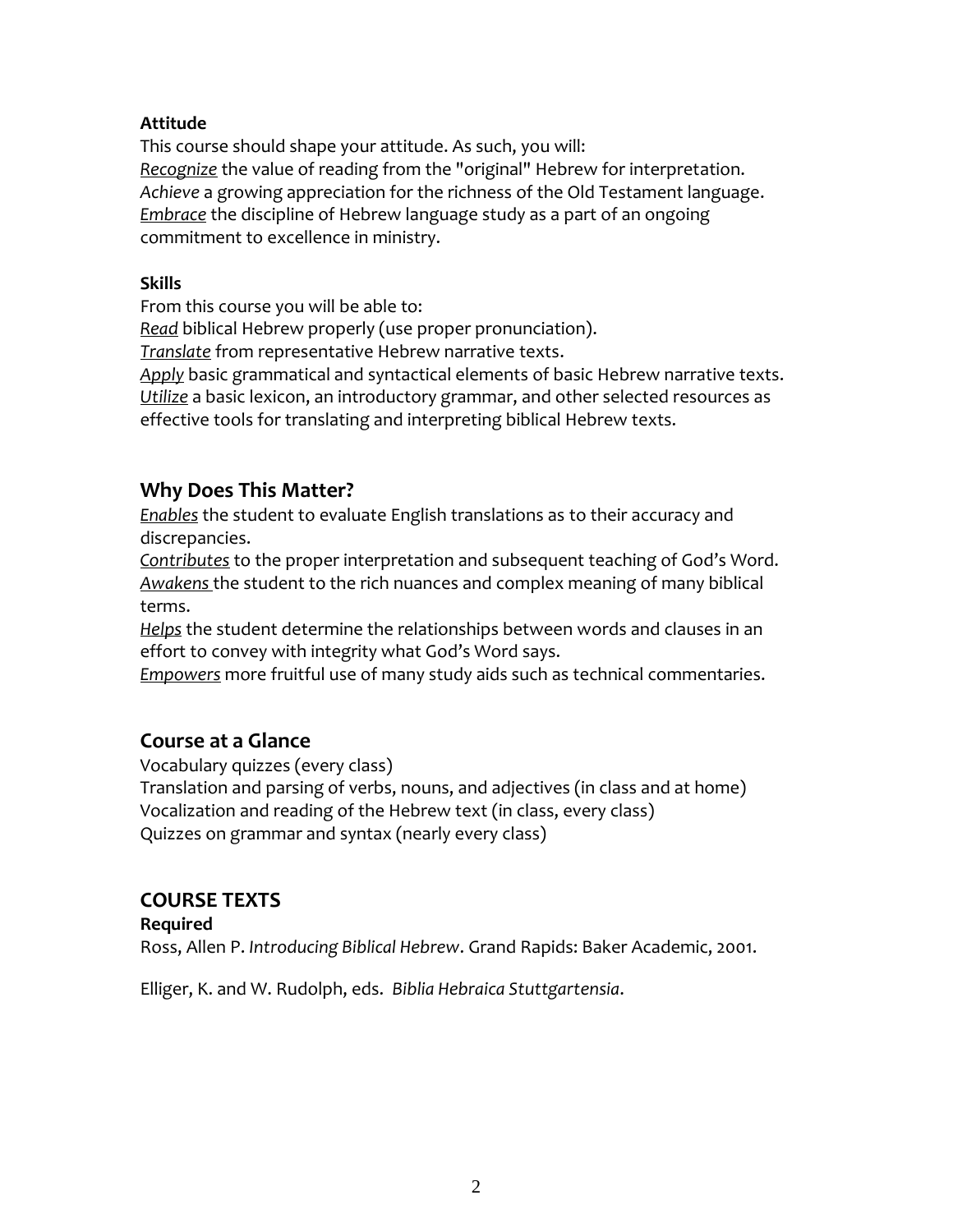#### **Suggested**

- Clines, David, ed. *A Concise Dictionary of Classical Hebrew*. Sheffield: Sheffield Phoenix, 2009.
- Accordance Bible Software. The program should include *The Hebrew and Aramaic Lexicon of the Old Testament* (HALOT), *Brown–Driver–Brigg* (*BDB*), or *Dictionary of Classical Hebrew* (*DCH*), offering instantaneous look up of the meanings of words in the Hebrew OT.
- Logos Bible Software. The program should include *The Hebrew and Aramaic Lexicon of the Old Testament* (HALOT), *Brown–Driver–Brigg* (*BDB*), or *Dictionary of Classical Hebrew* (*DCH*), offering instantaneous look up of the meanings of words in the Hebrew OT.

## **COURSE REQUIREMENTS**

*Attendance* Class attendance is mandatory.

Class attendance and participation are vital to the learning process. Excessive absences will lower your final grade. Please read the seminary's policy on "Absences" in the current catalog.

Students should not be tardy for class. It is a distraction and a robbing of fellow students from their educational experience. Excessive tardiness may result in the reduction of the final course grade.

### **If you are taking this course as a NOLA2U Live student, please note the following attendance policies:**

- 1. The course on the New Orleans campus will be connected synchronously via Web conferencing with Internet students. These courses will require weekly attendance at the stated class meeting times.
- $2.$  Students are only allowed to miss the amount of class time specified in the NOBTS attendance policy as stated in the graduate catalog. (See "Absences" category in the website catalog at: [https://catalog.nobts.edu/generalinfo/academicpolicies.](https://catalog.nobts.edu/generalinfo/academicpolicies))
- 3. Technical issues will not be considered a valid reason for missing a class session.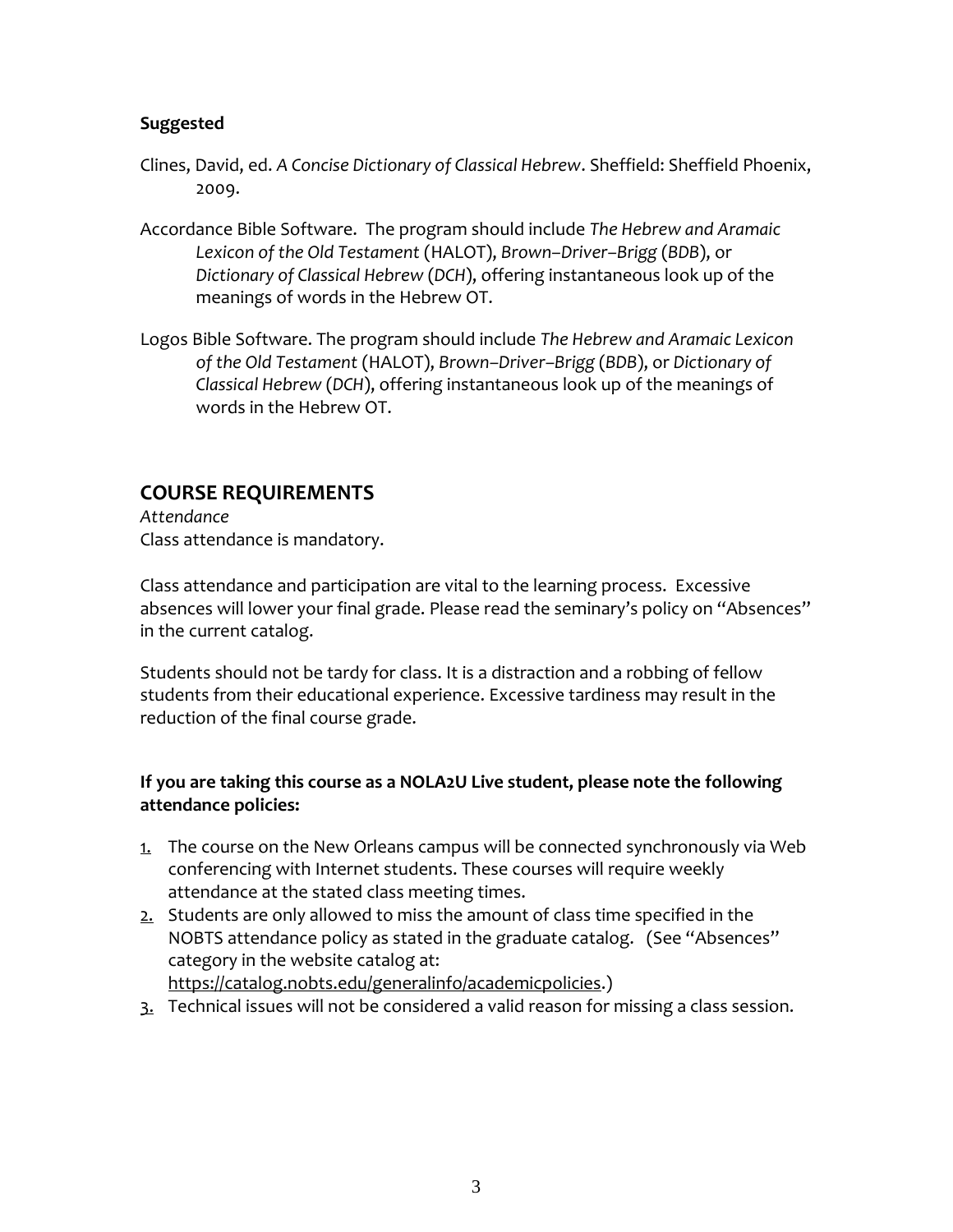# **EVALUATION OF GRADE**

**Assignments** – Students will be responsible for completing daily assignments (see schedule below). Completion of the daily assignments is essential to success in this course. Students will bring their assignments to class to review. The daily assignment portion comprises **30%** of the final course grade.

**Grammar Quizzes** – There will be numerous quizzes over the grammar. This section comprises **40%** of the final course grade.

**Vocabulary Quizzes** – quizzes over vocabulary will be taken every day. These quizzes comprise **30%** of the final course grade.

*Late Assignments*

Unless of an emergency, **no papers will be accepted late**.

### **GRADES**

Grades will be determined by the following scale: 93-100 A; 92-85 B; 84-75 C; 74-70 D; 69 and below F.

#### **PLAGIARISM ON WRITTEN ASSIGNMENTS**

NOBTS has a no tolerance policy for plagiarism. Plagiarism in certain cases may result in expulsion from the seminary. See the NOBTS Student Handbook for definition, penalties, and policies associated with plagiarism

### **SPECIAL NEEDS**

Individuals with documented impairments who may need special circumstances for exams, classroom participation, or assignments should contact the instructor at the beginning of the semester in order for special arrangements to be considered.

### **TECHNICAL ASSISTANCE**

For assistance regarding technology, consult ITC (504-816-8180) or the following websites:

- 1. Selfserve@nobts.edu Email for technical questions/support requests with the Selfserve.nobts.edu site (Access to online registration, financial account, online transcript, etc.)
- 2. BlackboardHelpDesk@nobts.edu Email for technical questions/support requests with the NOBTS Blackboard Learning Management System NOBTS.Blackboard.com.
- 3. ITCSupport@nobts.edu Email for general technical questions/support requests.
- 4. www.NOBTS.edu/itc/ General NOBTS technical help information is provided on this website.